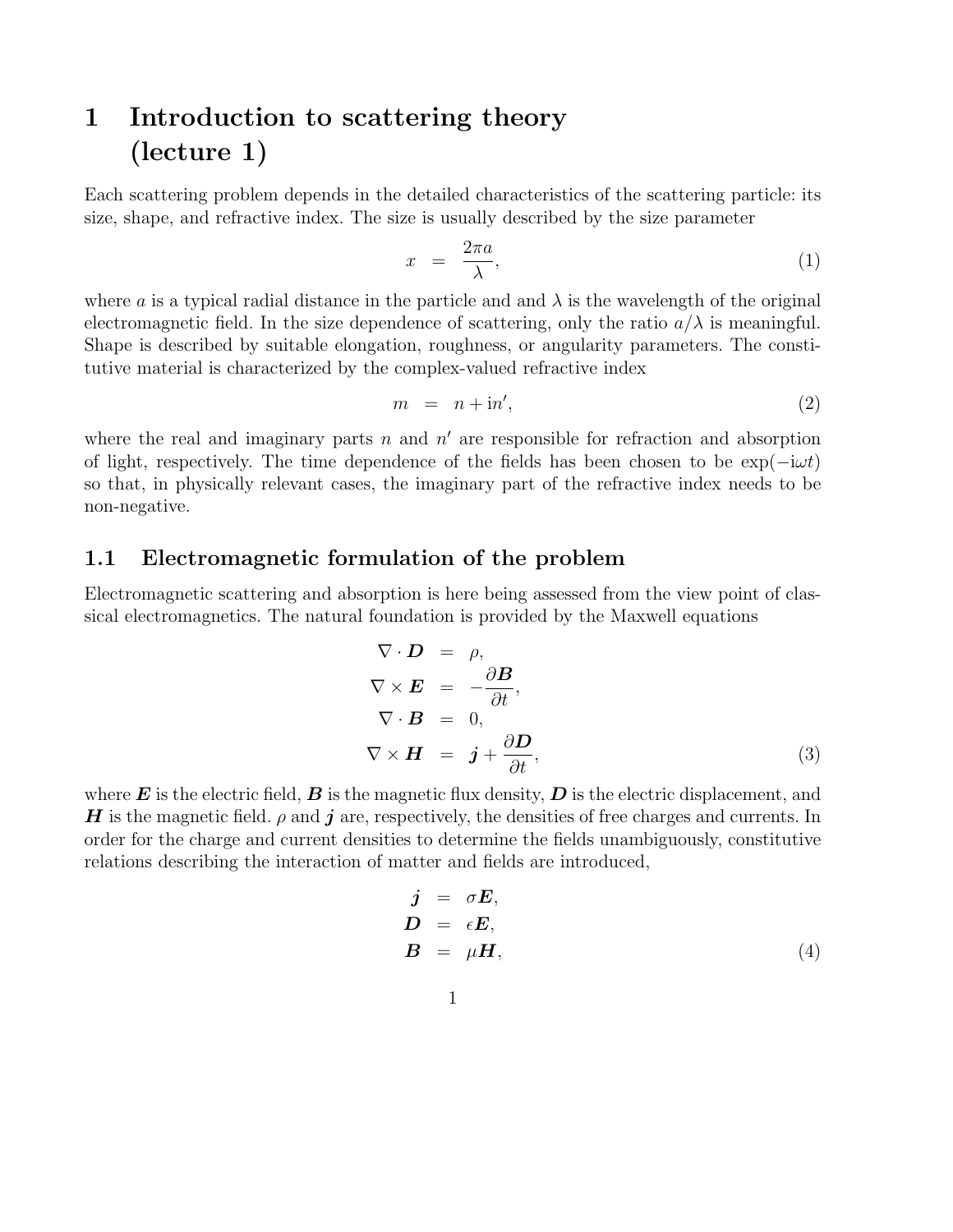where  $\sigma$  is the electric conductivity,  $\epsilon$  is the electric permittivity, and  $\mu$  is the magnetic permeability. In what follows, it is assumed that there are no free charges or currents and that the time dependence of the fields is of the harmonic type  $\exp(-i\omega t)$ . The Maxwell equations then reduce to the form

$$
\nabla \cdot \epsilon \mathbf{E} = 0,\n\nabla \times \mathbf{E} = i\omega \mu \mathbf{B},\n\nabla \cdot \mathbf{H} = 0,\n\nabla \times \mathbf{H} = -i\omega \epsilon \mathbf{E},
$$
\n(5)

so that the fields  $E$  and  $H$  fulfil the vector wave equations

$$
\nabla^2 \mathbf{E} + k^2 \mathbf{E} = 0, \n\nabla^2 \mathbf{H} + k^2 \mathbf{H} = 0,
$$
\n(6)

where  $k^2 = \omega^2 m^2/c^2$  and m is the relative refractive index of the scatterer,  $m^2 = \epsilon \mu/\epsilon_0 \mu_0$ .

Denote the internal field of the particle by  $(E_1, H_1)$ . The external field  $(E_2, H_2)$  is the superposition of the original field  $(E_i, H_i)$  and the scattered field  $(E_s, H_s)$ ,

$$
\begin{aligned}\n\boldsymbol{E}_2 &= \boldsymbol{E}_i + \boldsymbol{E}_s, \\
\boldsymbol{H}_2 &= \boldsymbol{H}_i + \boldsymbol{H}_s.\n\end{aligned} \tag{7}
$$

In what follows, let us assume that the original field is a plane wave,

$$
\mathbf{E}_{i} = \mathbf{E}_{0} \exp[i(\mathbf{k} \cdot \mathbf{x} - \omega t)], \n\mathbf{H}_{i} = \mathbf{H}_{0} \exp[i(\mathbf{k} \cdot \mathbf{x} - \omega t)], \mathbf{H}_{0} = \frac{1}{\omega \mu_{0}} \mathbf{k} \times \mathbf{E}_{0},
$$
\n(8)

where  $k$  is the wave vector of the medium surrounding the particle. Since there are no free currents according to our hypothesis, the tangential components of the fields  $E$  and  $H$  are continuous across the boundary between the particle and the surrounding medium:

$$
(\boldsymbol{E}_2 - \boldsymbol{E}_1) \times \boldsymbol{n} = 0,
$$
  
\n
$$
(\boldsymbol{H}_2 - \boldsymbol{H}_1) \times \boldsymbol{n} = 0,
$$
\n(9)

at the boundary with an outward normal vector  $n$ . It is our fundamental goal to solve the Maxwell equations everywhere in space with the boundary conditions given.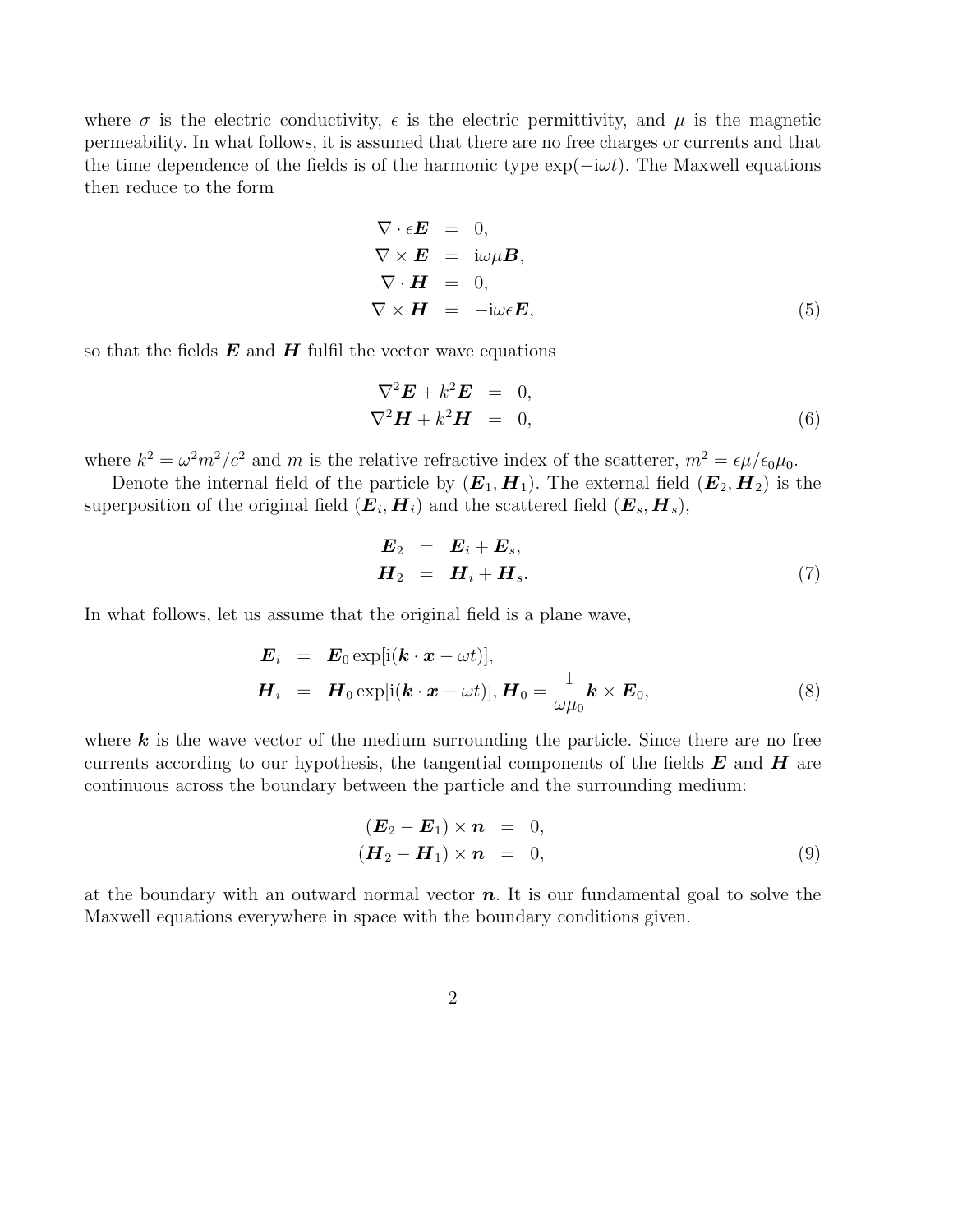## 1.2 Amplitude scattering matrix

Let us place an arbitrary particle in a plane wave field according to the figure (cf. Bohren & Huffman). The propagation directions of the original and scattered fields  $e_z$  and  $e_r$  define a scattering plane, and the original field is divided into components perpendicular and parallel to that plane,

$$
\boldsymbol{E}_i = (E_{0\perp}\boldsymbol{e}_{i\perp} + E_{0\parallel}\boldsymbol{e}_{i\parallel}) \exp[i(kz - \omega t)] = E_{i\perp}\boldsymbol{e}_{i\perp} + E_{i\parallel}\boldsymbol{e}_{i\parallel}.
$$
 (10)

In the radiation zone, that is, far away from the scattering particle, the scattered field is a transverse spherical wave (cf. Jackson),

$$
\boldsymbol{E}_s = \frac{\exp(ikr)}{-ikr} \boldsymbol{A}, \boldsymbol{e}_r \cdot \boldsymbol{A} = 0, \qquad (11)
$$

so that

$$
\boldsymbol{E}_s = E_{s\perp}\boldsymbol{e}_{s\perp} + E_{s\parallel}\boldsymbol{e}_{s\parallel},\tag{12}
$$

where

$$
\begin{array}{rcl}\n\mathbf{e}_{s\perp} & = & -\mathbf{e}_{\phi}, \\
\mathbf{e}_{s\parallel} & = & \mathbf{e}_{\theta}.\n\end{array} \tag{13}
$$

Due to the linearity of the boundary conditions, the amplitude of the scattered field depends linearly on the amplitude of the original field. In a matrix form,

$$
\begin{bmatrix} E_{s\perp} \\ E_{s\parallel} \end{bmatrix} = \frac{\exp[i(kr - kz)]}{-ikr} \begin{bmatrix} S_1 & S_4 \\ S_3 & S_2 \end{bmatrix} \begin{bmatrix} E_{i\perp} \\ E_{i\parallel} \end{bmatrix},
$$
(14)

where the complex-valued amplitude-scattering-matrix elements  $S_j$  ( $j = 1, 2, 3, 4$ ) generally depend on the scattering angle  $\theta$  and the azimuthal angle  $\phi$ . Since only the relative phases are important, the amplitude scattering matrix has seven free parameters.

## 1.3 Stokes parameters and scattering matrix

In the medium surrounding the particle, the time-averaged Poynting vector  $S$  can be divided into the Poynting vectors of the original field, scattered field, and that showing the interaction of the original and scattered fields,

$$
\mathbf{S} = \frac{1}{2} \text{Re} (\mathbf{E}_2 \times \mathbf{H}_2^*) = \mathbf{S}_i + \mathbf{S}_s + \mathbf{S}_e, \tag{15}
$$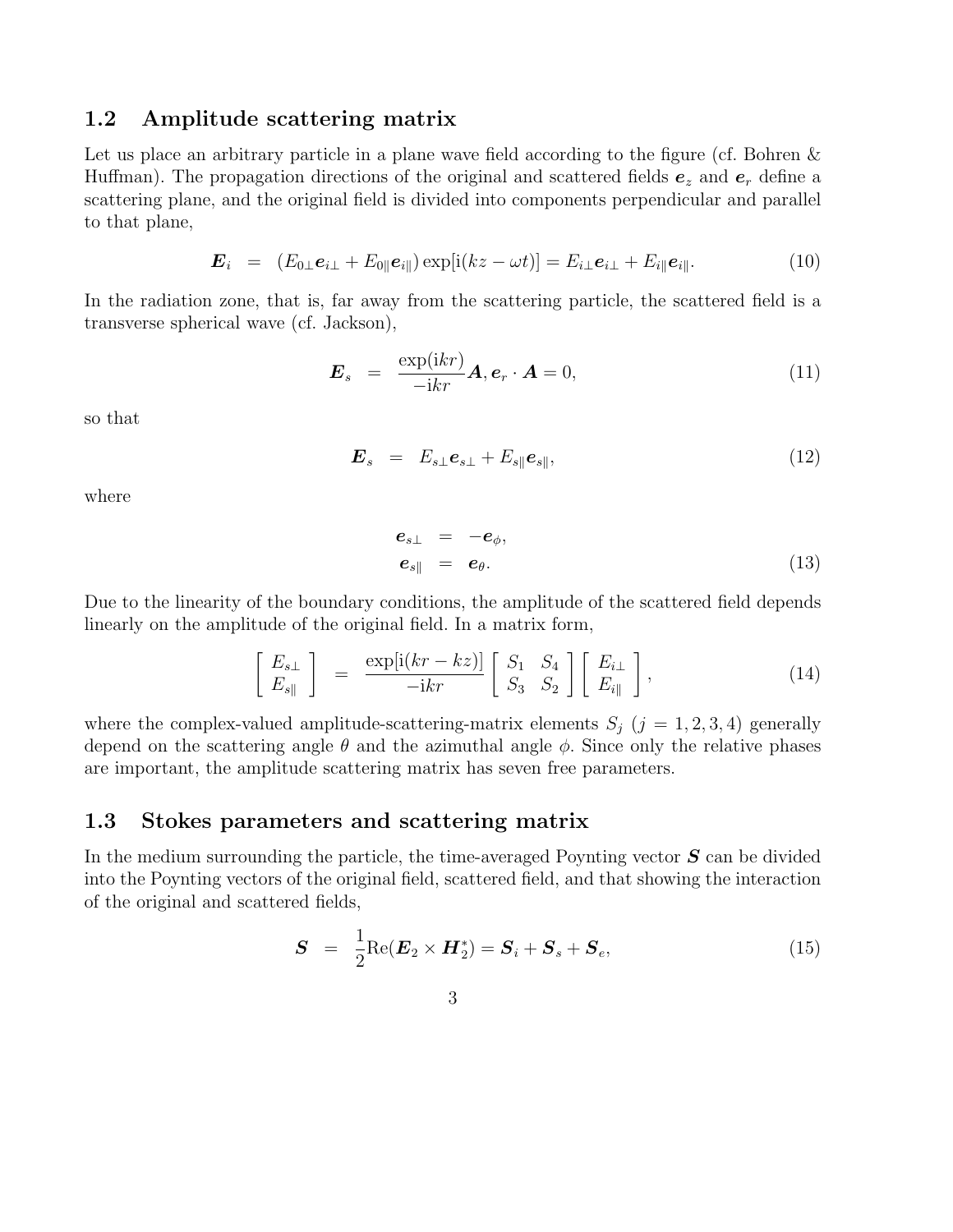where

$$
\mathbf{S}_{i} = \frac{1}{2} \text{Re}(\mathbf{E}_{i} \times \mathbf{H}_{i}^{*}),
$$
  
\n
$$
\mathbf{S}_{s} = \frac{1}{2} \text{Re}(\mathbf{E}_{s} \times \mathbf{H}_{s}^{*}),
$$
  
\n
$$
\mathbf{S}_{e} = \frac{1}{2} \text{Re}(\mathbf{E}_{i} \times \mathbf{H}_{s}^{*} + \mathbf{E}_{s} \times \mathbf{H}_{i}^{*}).
$$
\n(16)

In the radiation zone, the power incident on a surface element ∆A perpendicular to the radial direction is

$$
\mathbf{S}_s \cdot \mathbf{e}_r = \frac{k}{2\omega\mu} \frac{|\mathbf{A}|^2}{k^2} \Delta\Omega, \Delta\Omega = \frac{\Delta A}{r^2}
$$
(17)

and  $|A|^2$  can be measures as a function of angles. By placing polarizers in between the scattering particle and the detector, we can measure the Stokes parameters of the scattered field (Bohren & Huffman),

$$
I_s = \langle |E_{s\perp}|^2 + |E_{s\parallel}|^2 \rangle,
$$
  
\n
$$
Q_s = \langle -|E_{s\perp}|^2 + |E_{s\parallel}|^2 \rangle,
$$
  
\n
$$
U_s = 2\text{Re}E_{s\perp}^* E_{s\parallel},
$$
  
\n
$$
V_s = -2\text{Im}E_{s\perp}^* E_{s\parallel}.
$$
\n(18)

Thus,  $I_s$  gives the scattered intensity,  $Q_s$  gives the difference between the intensities in the scattering plane and perpendicular to the scfattering plane,  $U_s$  gives the difference between  $+\pi/4$  and  $-\pi/4$ -polarized intensities and, lastly,  $V_s$  gives the difference between right-handed and left-handed circularly polarized intensities. The factor  $k/2\omega\mu_0$  has been omitted from the intensities; it is not needed since, in practice, relative intensities are measured instead of absolute ones. The Stokes parameters fully describe the polarization state of an electromagnetic field.

The scattering matrix S interrelates the Stokes parameters of the original field and the scattered field, and can be derived from the amplitude scattering matrix:

$$
\boldsymbol{I}_s = \frac{1}{k^2 r^2} S \boldsymbol{I}_i, \tag{19}
$$

missä Stokesin vektorit

$$
\begin{aligned}\n\boldsymbol{I}_s &= (I_s, Q_s, U_s, V_s)^T, \\
\boldsymbol{I}_i &= (I_i, Q_i, U_i, V_i)^T.\n\end{aligned} \tag{20}
$$